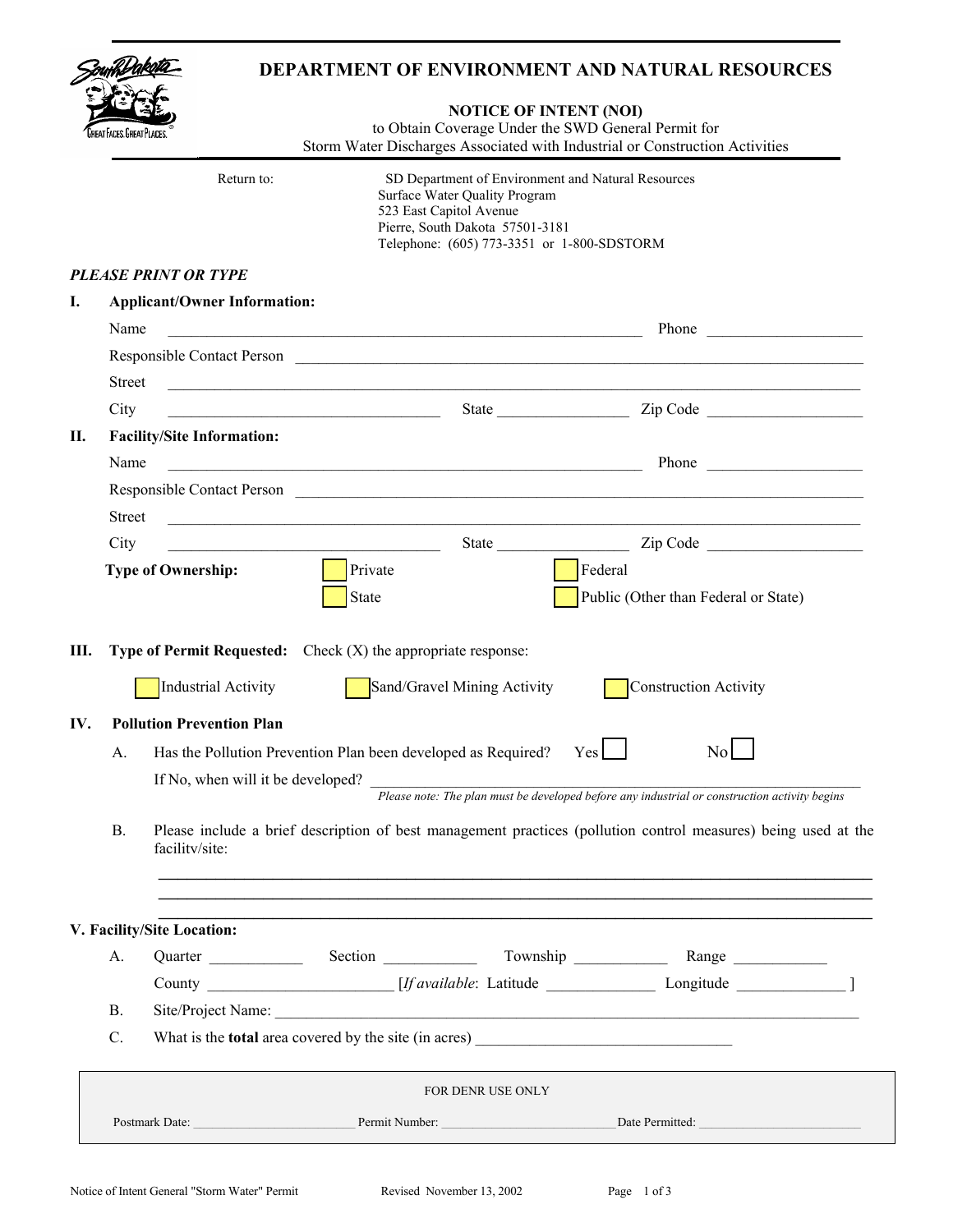### **VI. Receiving Waters:**

Please list all possible receiving waters of the storm water discharge (if discharging to a Municipal Storm Sewer, indicate which municipality and the ultimate receiving water):

\_\_\_\_\_\_\_\_\_\_\_\_\_\_\_\_\_\_\_\_\_\_\_\_\_\_\_\_\_\_\_\_\_\_\_\_\_\_\_\_\_\_\_\_\_\_\_\_\_\_\_\_\_\_\_\_\_\_\_\_\_\_\_\_\_\_\_\_\_\_\_\_\_\_\_\_\_\_\_

|  |                | <b>Nature of Discharge</b>                                                                                                                                                                                                                                                                                                                               |                                                                                  |  |  |  |  |  |
|--|----------------|----------------------------------------------------------------------------------------------------------------------------------------------------------------------------------------------------------------------------------------------------------------------------------------------------------------------------------------------------------|----------------------------------------------------------------------------------|--|--|--|--|--|
|  | A <sub>1</sub> | Standard Industrial Classification (SIC) codes of this facility (Include at least one, and up to four, SIC or 6-<br>digit North American Industry Classification (NAIC) codes which best describe the facility. For example, the SIC<br>Code for a sand/gravel pit is 1442. For construction activities, no codes are assigned; therefore, indicate CO): |                                                                                  |  |  |  |  |  |
|  | $\mathbf{B}$ . | Please include a brief description of the activities conducted at this facility or construction site:                                                                                                                                                                                                                                                    |                                                                                  |  |  |  |  |  |
|  |                |                                                                                                                                                                                                                                                                                                                                                          |                                                                                  |  |  |  |  |  |
|  |                |                                                                                                                                                                                                                                                                                                                                                          |                                                                                  |  |  |  |  |  |
|  |                | VIII. Operational History (Industrial Only)<br>Date Constructed:                                                                                                                                                                                                                                                                                         | Construction Project History (Construction or sand/gravel mining)                |  |  |  |  |  |
|  |                | Operational Start-up:                                                                                                                                                                                                                                                                                                                                    | Estimated Area of Total Disturbance (in acres): ________________________________ |  |  |  |  |  |

| SWD or NPDES (Discharges to Surface Water)       |  |
|--------------------------------------------------|--|
| UIC (Underground Injection of Fluids)            |  |
| <b>RCRA</b> (Hazardous Wastes)                   |  |
| <b>PSD</b> (Air Emissions from Proposed Sources) |  |
| Other (please specify)                           |  |

### **X. Certification** (Authorized representative should *initial* the box)

**I certify under penalty of law that this document and all attachments were prepared under my direction or supervision in accordance with a system designed to assure that qualified personnel properly gather and evaluate the information submitted. Based on my inquiry of the person or persons who manage the system, or those directly responsible for gathering the information, the information submitted is, to the best of my knowledge and belief, true, accurate, and complete. I am aware that there are significant penalties for submitting false information, including revocation of the permit and the possibility of fine and imprisonment for knowing violations. In addition, I certify that I am aware of the terms and conditions of the General Storm Water permit and I agree to comply with those requirements.**